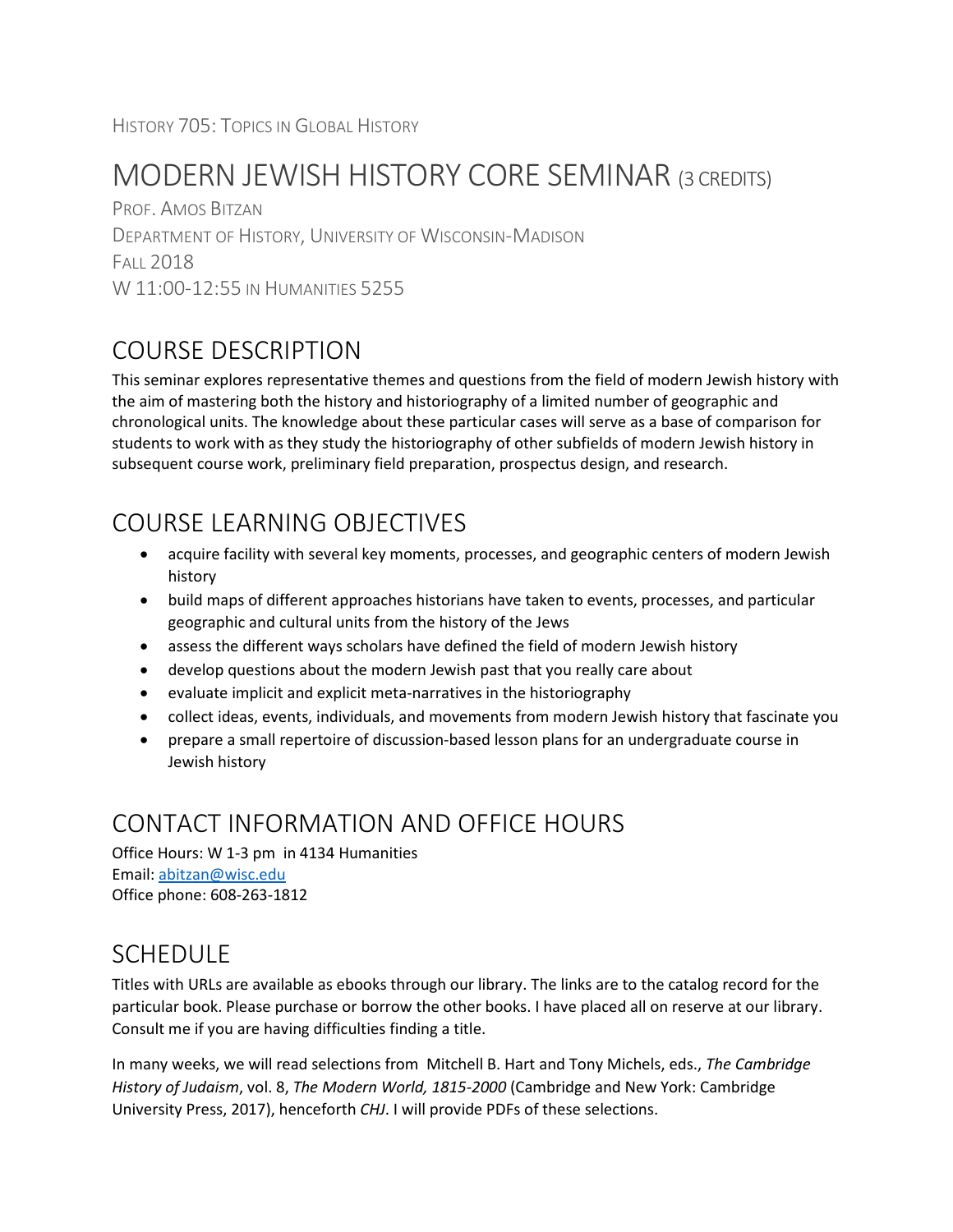WEEK 1: THEMES OF MODERN JEWISH HISTORY (SEPTEMBER 5)

- Mitchell Hart and Tony Michels, "Introduction," in *CHJ*, 1-8, and *CHJ* Table of Contents, vi-ix.
- Todd Endelman, "Chapter 11: Assimilation and Assimilationism," in *CHJ*, 312–36.

WEEK 2: EARLY MODERNITY (SEPTEMBER 12)

- David B. Ruderman, *Early modern Jewry: A New Cultural History* (Princeton: Princeton University Press, 2010)[. https://search.library.wisc.edu/catalog/9912279648902121](https://search.library.wisc.edu/catalog/9912279648902121)
- Jacob Katz, *Tradition and Crisis*, trans. Bernard Dov Cooperman (Syracuse: Syracuse University Press, 2000), "Part III: The Beginnings of Breakdown, 181-236" and Afterword by Cooperman, 237-254. <https://search.library.wisc.edu/catalog/9912366151902121>

WEEK 3: THE HASKALAH (SEPTEMBER 19 TBD)

- Shmuel Feiner, *The Jewish Enlightenment*, trans. Chaya Naor (Philadelphia: University of Pennsylvania Press, 2002)[. https://search.library.wisc.edu/catalog/9911083068902121](https://search.library.wisc.edu/catalog/9911083068902121)
- Olga Litvak, *Haskalah: The Romantic Movement in Judaism* (New Brunswick: Rutgers University Press, 2012), "Part I: Terms of Debate," and "Part II: State of the Question," 3-80. [https://search.library.wisc.edu/catalog/9911071212002121.](https://search.library.wisc.edu/catalog/9911071212002121)

WEEK 4: EMANCIPATION I (SEPTEMBER 26)

- Jacob Katz, *Out of the Ghetto: The Social Background of Jewish Emancipation, 1770-1870* (Syracuse: Syracuse University Press, 1998), [https://search.library.wisc.edu/catalog/9912366154202121.](https://search.library.wisc.edu/catalog/9912366154202121) Previously published Harvard University Press, 1973.
- Pierre Birnbaum, trans. Shayna Hammerman, "Chapter 10: Jews and the Modern State," in *CHJ*, 291-311.

WEEK 5: EMANCIPATION II (OCTOBER 3)

- David J. Sorkin, *The Transformation of German Jewry, 1780-1840* (Oxford: Oxford University Press, 1987).
- Robin Judd, "Chapter 1: Central and Western Europe," in *CHJ*, 11-42.
- Claire Sufrin, "Chapter 12: Liberal Judaisms," in *CHJ*, 337-362.

WEEK 6: EMANCIPATION III (OCTOBER 10)

- Robin Judd, *Contested Rituals : Circumcision, Kosher Butchering, and Jewish Political Life in Germany, 1843-1933* (Ithaca: Cornell University Press, 2007), [https://search.library.wisc.edu/catalog/9911066866202121.](https://search.library.wisc.edu/catalog/9911066866202121)
- David Engel, "Chapter 13: New Jewish Politics," in *CHJ*, 363-389.

WEEK 7: LIBERAL JEWISH POLITICS (OCTOBER 17)

- Jonathan Frankel, *The Damascus Affair: "Ritual Murder," Politics, and the Jews in 1840* (Cambridge and New York: Cambridge University Press, 1997).
- Jonathan Dekel-Chen, "Chapter 18: Philanthropy, Diplomacy, and Jewish Internationalism," in *CHJ*, 505-528. PDF
- Ethan B. Katz, Lisa Moses Leff, and Maud S. Mandel, "Chapter 9: Jews and Modern European Imperialism," in *CHJ*, 529-558.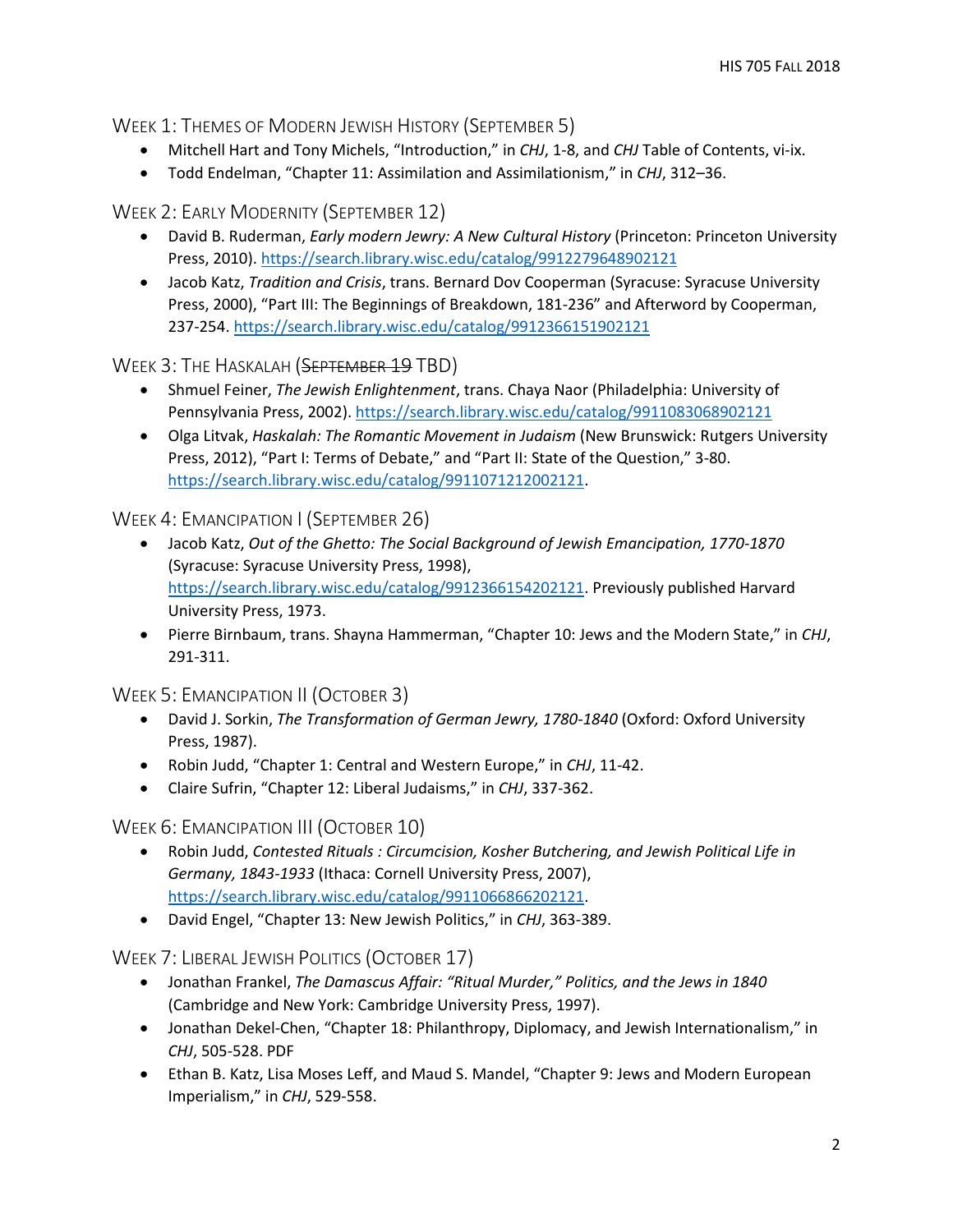WEEK 8: HASIDISM (OCTOBER 24)

- Glenn Dynner, *Men of Silk the Hasidic Conquest of Polish Jewish Society* (Oxford: Oxford University Press, 2006), [https://search.library.wisc.edu/catalog/9912163302602121.](https://search.library.wisc.edu/catalog/9912163302602121)
- Scott Ury, "Chapter 3: Poland," in *CHJ*, 75-103.
- Jess Olson, "Chapter: 38 Orthodoxy and Ultra-Orthodoxy as Forces in Modern Jewish Life," in *CHJ,* 1038-1062.

WEEK 9: MARRIAGE AND DIVORCE (OCTOBER 31)

- ChaeRan Y. Freeze, *Jewish Marriage and Divorce in Imperial Russia* (Hanover: University Press of New England for Brandeis University Press, 2002).
- Naomi Seidman, "Chapter 35: Gender and the Re-Making of Modern Jewry," in *CHJ*, 965-987.

WEEK 10: MATERIALISM (NOVEMBER 7)

- Eliyahu Stern, *Jewish Materialism: The Intellectual Revolution of the 1870s* (New Haven: Yale University Press, 2018).
- Alan Brill, "Interview with Eliyahu Stern," *The Book of Doctrines and Opinions* Blog, May 24, 2018[, https://kavvanah.wordpress.com/2018/05/24/interview-with-eliyahu-stern-jewish](https://kavvanah.wordpress.com/2018/05/24/interview-with-eliyahu-stern-jewish-materialism/)[materialism/.](https://kavvanah.wordpress.com/2018/05/24/interview-with-eliyahu-stern-jewish-materialism/)
- Olga Litvak, *Haskalah: The Romantic Movement in Judaism* (New Brunswick, N.J.: Rutgers University Press, 2012), Part III, [https://search.library.wisc.edu/catalog/9911071212002121.](https://search.library.wisc.edu/catalog/9911071212002121)
- Jonathan Karp, "Chapter 15: Jews and Commerce," in *CHJ*, 414-449.
- Shachar Pinsker, "Chapter 27: Hebrew Literature," in *CHJ*, 755-777.

WEEK 11: ZIONISM (NOVEMBER 14)

- Steven Zipperstein, *Elusive Prophet: Ahad Ha'am and the Origins of Zionism* (Berkeley and Los Angeles: University of California Press, 1993).
- Eran Kaplan, "Chapter 22: Zionism and its Critics," in *CHJ*, 611-632.

WEEK 12: SOCIALISM AND NATIONALISM (NOVEMBER 21? EVE OF THANKSGIVING)

- Gabriella Safran, *Wandering Soul: The Dybbuk's Creator, S. An-Sky* (Cambridge: Harvard University Press, 2010), [https://search.library.wisc.edu/catalog/9912275218102121.](https://search.library.wisc.edu/catalog/9912275218102121)
- Olga Litvak, "Chapter 2: Russian and Soviet Jewry," in *CHJ*, 43-74.
- Mikhail Krutikov, "Chapter 28: Yiddish Literature," in *CHJ,* 778-803.

WEEK 13: EMBOURGEOISEMENT (NOVEMBER 28)

- Marion A. Kaplan, *The Making of the Jewish Middle Class: Women, Family, and Identity in Imperial Germany* (New York: Oxford University Press, 1991), [https://search.library.wisc.edu/catalog/9912275062202121.](https://search.library.wisc.edu/catalog/9912275062202121)
- Eli Lederhendler, "Chapter 16: Jews and Social Class," in *CHJ*, 450-476.

WEEK 14: INTERWAR MASS POLITICS (DECEMBER 5)

- Ezra Mendelsohn, *The Jews of East Central Europe between the World Wars* (Bloomington: Indiana University Press, 1983).
- Tobias Brinkmann, "Chapter 33: The Dynamics of Modernity: Shifts in Demography and Geography," in *CHJ,* 915-941.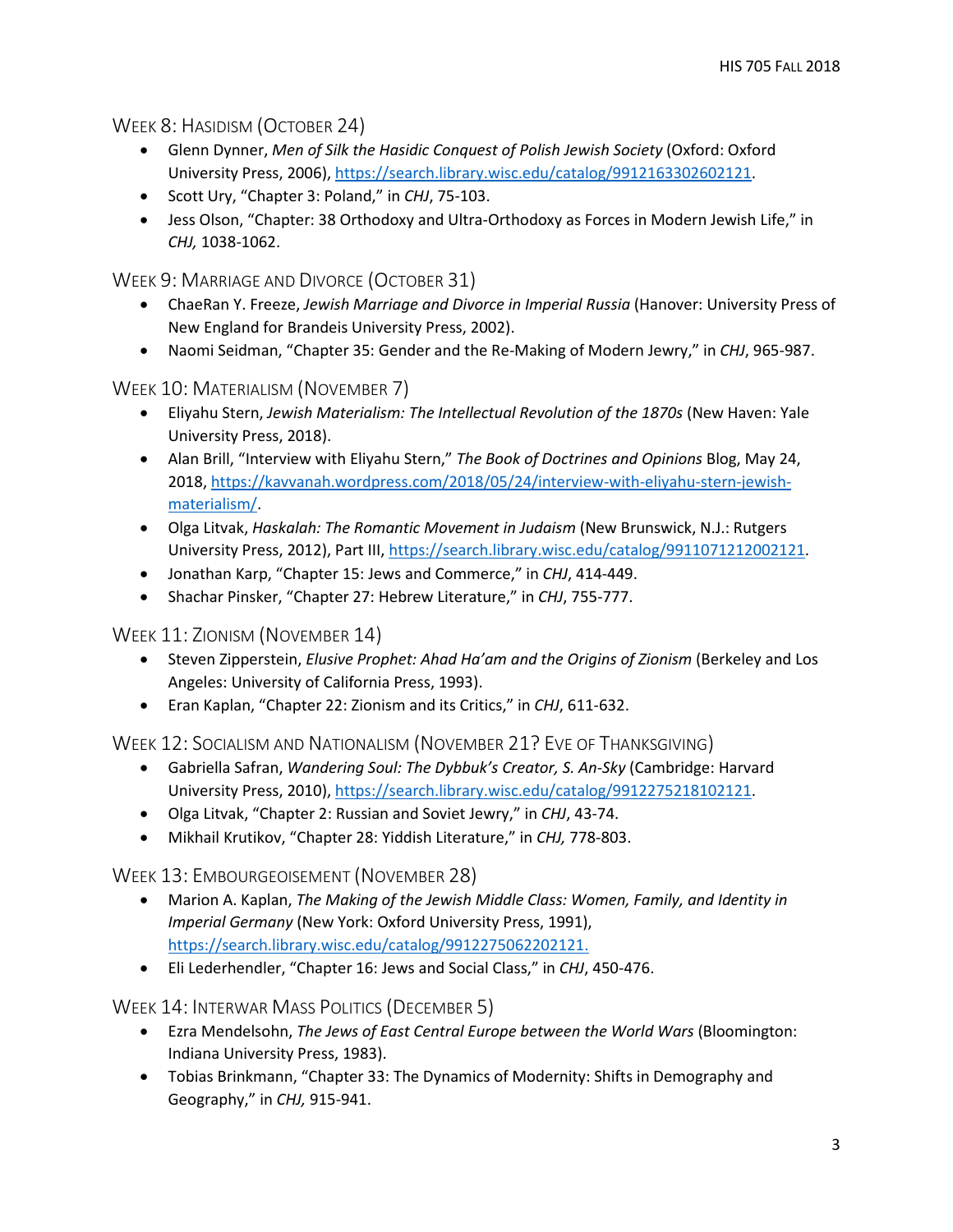#### WEEK 15: REVERSING EMANCIPATION (DECEMBER 12)

- Saul Friedländer, *Nazi Germany and the Jews*, vol. 1, *The Years of Persecution, 1933-1939* (New York: HarperCollins, 1997).
- Jonathan Judaken, "Chapter 20: Antisemitism and the Jewish Question," in *CHJ*, 559-588.

### REQUIREMENTS

### ACTIVE, REFLECTIVE PARTICIPATION IN EVERY SESSION: 20%

Every week, each of you should come prepared with one question you have about the work(s) we have read that will serve as a springboard for discussion. We will go through the seminar in "round-robin" format, where one person poses the question and then moderates a discussion about it.

#### MOCK UNDERGRADUATE CLASS: 10%

Each week, one of you will lead a small, discussion-based mock undergraduate class (30-40 minutes) in our seminar about some idea, event, or question from that week's reading. Your goal is to make the topic accessible to a bright but uninitiated group of undergraduate students taking a course in modern Jewish history. Each seminar participant should ask at least one mock undergraduate question during this class. Do not over-prepare – I encourage improvisation for this exercise and making mistakes of fact and interpretation as you are "teaching."

#### WEEKLY POLEMIC: 10%

By noon on Tuesday, a day before our session, write an angry or ecstatic piece of 200 to 500 words either savaging one of our readings that week or extolling its virtues (perhaps vis-à-vis other works or approaches we have encountered in the course). Alternative target of polemic can be this course, along the lines of: why are we reading X (and not Y or Z) this week? Post in the appropriate Canvas discussion thread. Read your peers' polemics before our seminar meets.

PAPER 1 (8-10 DOUBLE-SPACED PAGES): 30% Due Saturday, October 27 at midnight

Create a syllabus for an undergraduate lecture course in modern Jewish history. Write an essay explaining the choices you made in designing the course, especially its units and readings.

PAPER 2 (12-15 DOUBLE-SPACED PAGES): 30% Due Monday, December 17 at midnight

Using examples from the works we have read this semester and their bibliographies, assess the advantages and disadvantages (or simply the rigor/value/overall goodness) of 2-3 different approaches to modern Jewish history that scholars have taken. Examples of approaches could include the following: hyper-regional approach, nation-state, empire, transnational, Jews as nation, problem-based, intellectual history, social history, etc. Make a pitch for what you think is the best approach (could be one not encountered in the historiography or this course).